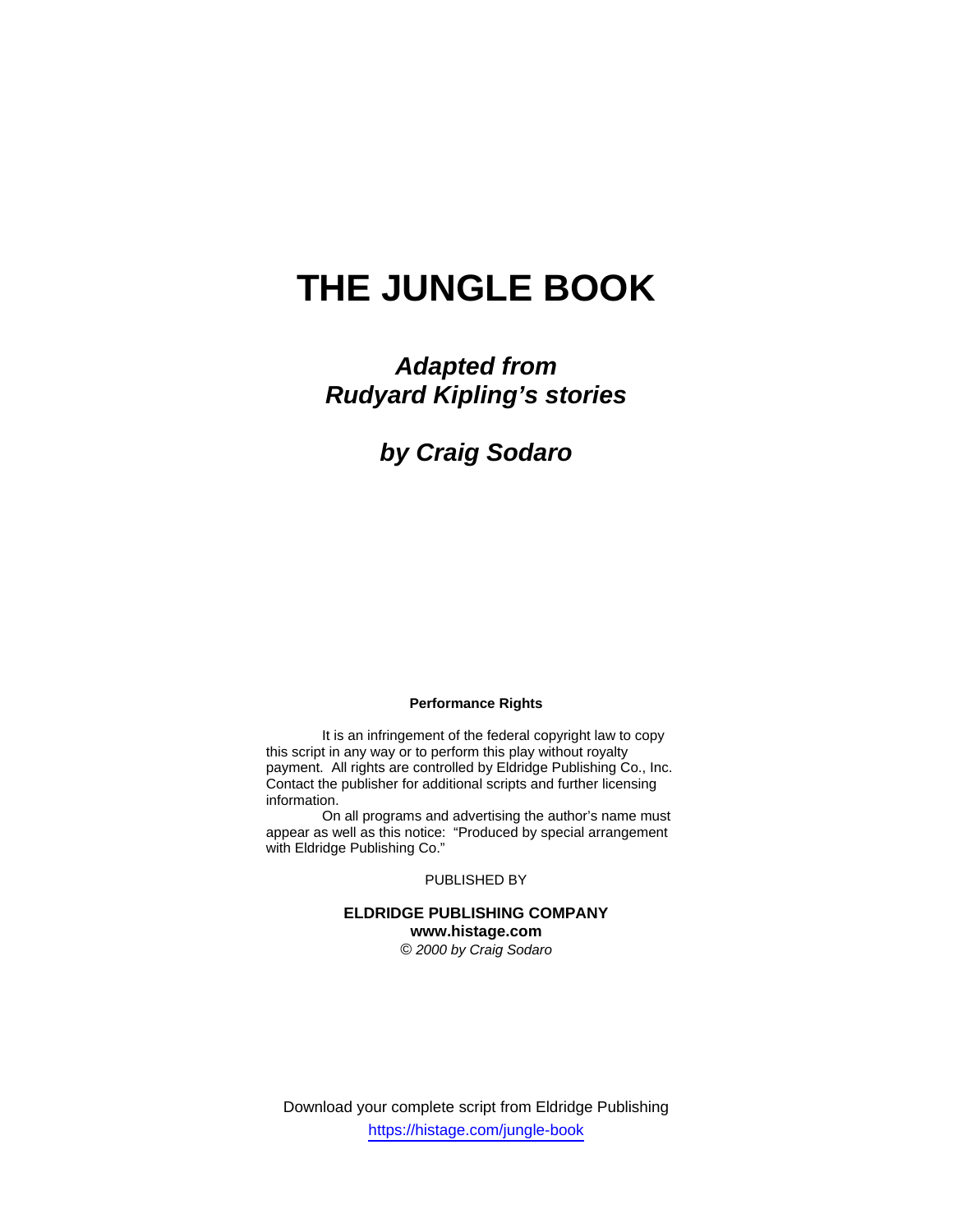#### *The Jungle Book - 2 -*

## **STORY OF THE PLAY**

The peaceful life of Machua and Nila is shattered the day the new British local government official arrives in their Indian village and demands their land for his new villa. In a scuffle, the adjutant's assistant, Mugger, steals Nila and Machua's baby boy and races into the jungle. Look as hard as they might, the grieving parents find no trace of their son.

Mugger leaves the baby boy near a wolf cave where Mother and Father wolf decide to adopt the man-cub. At a great council meeting, other animals voice their disapproval, knowing that having anything to do with man means trouble. But Akela, the leader, places Baloo, the bear, and Bagheera, the panther, in charge of the boy now called Mowgli. Shere Khan, the tiger, wants nothing more than to eat the man-cub, but is kept away by Mowgli's protectors.

Eleven years pass, and Mowgli is still a novice at hunting, greatly dependent upon Bagheera and Baloo. The two decide to leave Mowgli in the jungle alone so that he'll grow up. But the boy suddenly finds he's got more trouble than he knows how to handle. The monkeys kidnap him and haul him off to the Forbidden City. Then two hyenas, who love trouble and are always on the lookout for a carcass to munch on, trick Mowgli into encountering the vicious White Cobra.

Mugger shows up again, leading an expedition to the Forbidden City searching for gold and jewels. This terrifies the animals who realize they'll be pushed out of their homes if the treasure of the White Cobra is found. Mowgli suddenly stands between the humans and the animals and must find a way to help those who have raised him and those who long ago lost him.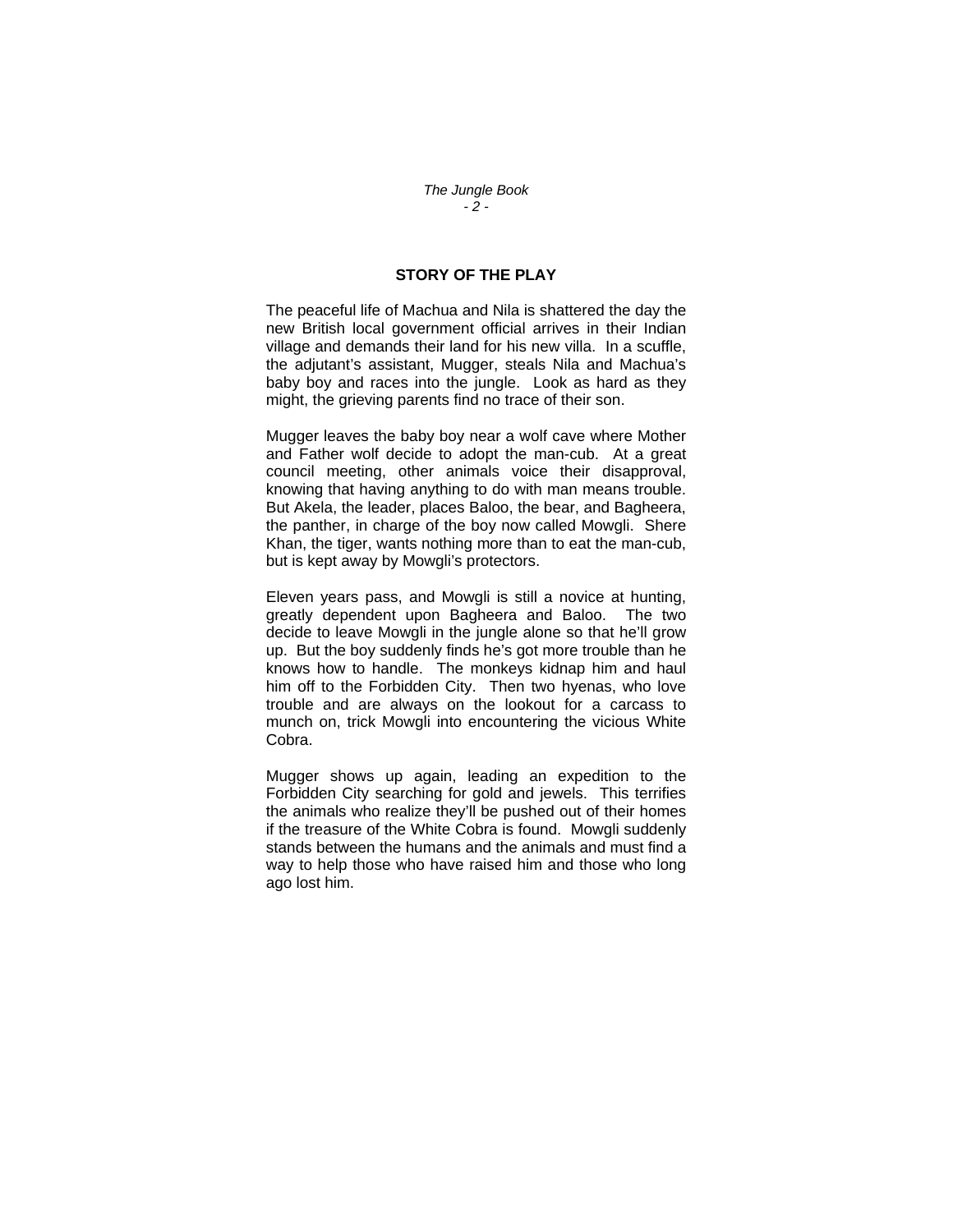*The Jungle Book - 3 -* 

## **CAST OF CHARACTERS**

*(7 male, 9 female, 25 either, much doubling possible)* 

**NILA:** Mowgli's mother. **2 WOMEN MACHUA:** Mowgli's father. **GAVIAL:** Assistant to the adjutant. **ADJUTANT:** The local British governmental head. **MUGGER:** Another assistant. **SHERE KHAN:** A villainous tiger. **TABAQUI:** A hyena. **TABAKOO:** Another hyena. **MOTHER:** A wolf. **FATHER:** A wolf. **SIKA:** The oldest wolf cub. **MIKA:** Next oldest wolf cub. **PIKA:** The youngest wolf cub. **CILA:** A beautiful bird. **KAA:** A snake. **BAGHEERA:** A panther. **BALOO:** A bear. **NAKOOMA:** An antelope. **AKELA:** The old leader of the wolf pack. **MOWGLI:** The jungle boy. **3 DEER PORKY:** A porcupine. **MONKEY KING 6 MONKEYS MONKEY QUEEN LADY-IN-WAITING:** Another monkey. **WHITE COBRA:** Who guards the treasure. **MADAME BIJOU:** Seeking the treasure. **GRINELLA:** Her daughter. **SWOOZIE:** Her other daughter. **LITA:** A young girl from the village. **2 HENCHMEN**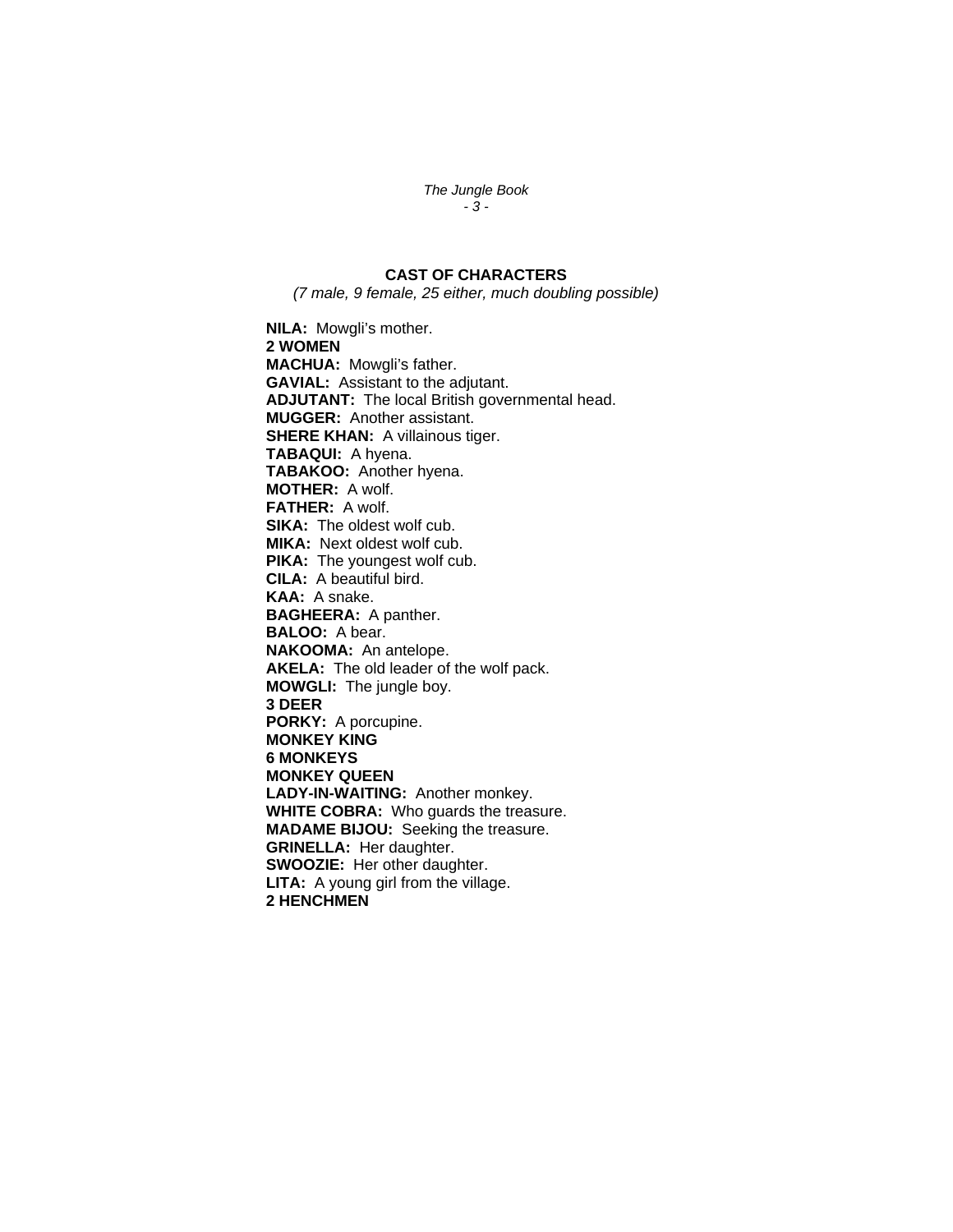*The Jungle Book - 4 -* 

## **SETTING**

A representational jungle set. At center, a large platform about four feet high designed to look like a huge rock or group of rocks. Platform on top is top of Council Rock. Below is the entrance to the cave. Platform can be turned around to show interior of the cave. Stairs to top of platform back, left and right. Palm trees and foliage dot the stage giving characters places to hide. The use of more platforms to give different levels of action would be useful. For the village scene, two huts are placed onstage. During the final scene at the village, the post to which Lita is tied is brought in. A campfire is also a nice addition in the village scene. Two small trucks covered with silver and gold "treasures" (spray painted silver and gold) achieve the desired effect.

#### **COSTUMES**

In the original production, the humans were dressed in period costumes (India, circa 1850). The animals were dressed in "cartoon style" costumes depicting their character, but not as animals. Baloo dressed in overalls with a straw hat. Shere Khan wore a black suit with orange stripes sewn on, a white shirt and black bowtie. Tabaqui and Tabakoo were dressed as gangsters. Kaa wore a long, slinky evening gown, and so on. The effect worked very well. Performer's faces were not hidden by makeup or masks, and their characters were reflected in their outfits which lent a great deal of color to the production.

**Props** are listed at the end of the play.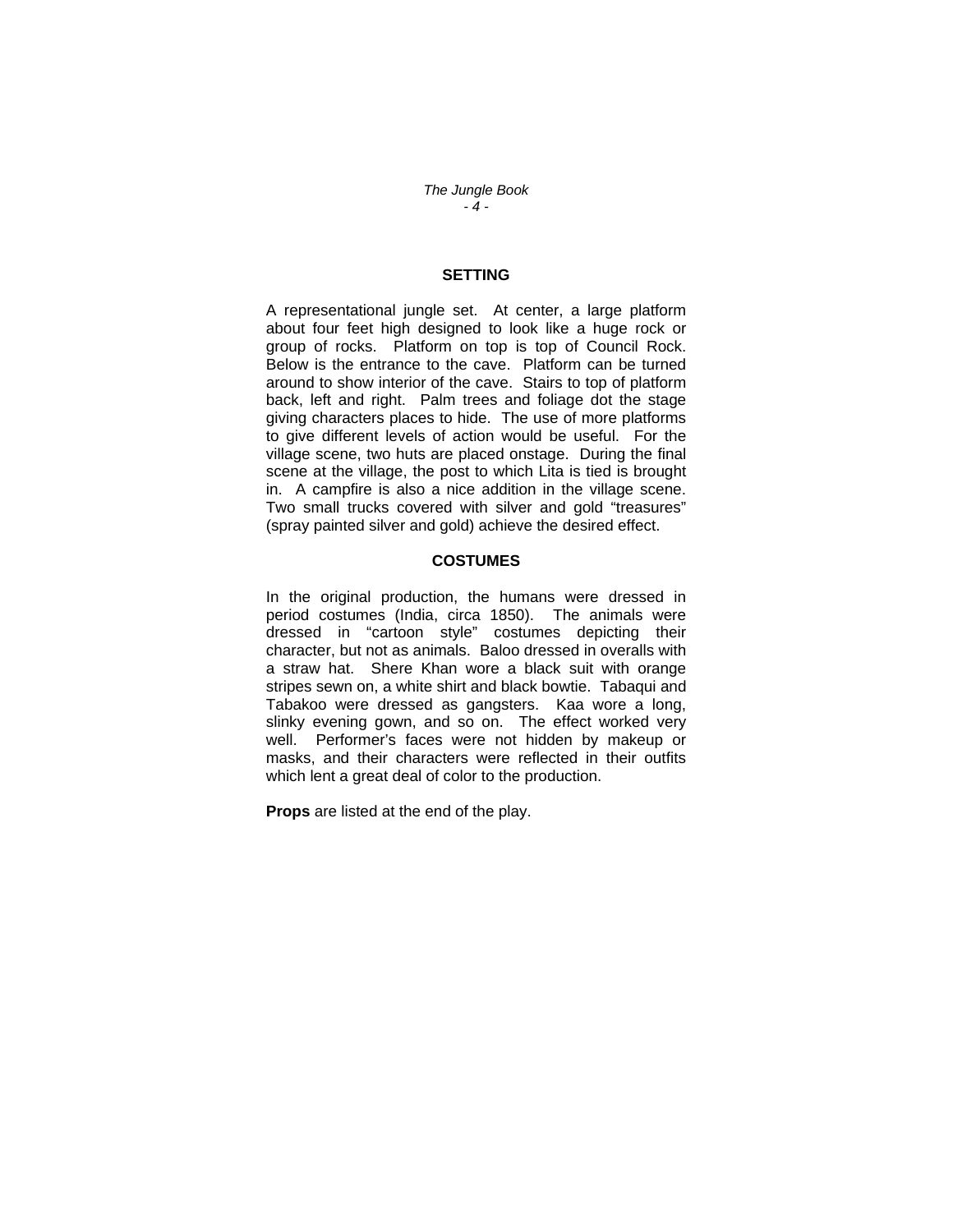*The Jungle Book - 5 -* 

## **ACT I Scene 1**

*(AT RISE: The village, evening of a day in the dry season. NILA, WOMAN ONE, and WOMAN TWO work in the fields, downstage. NILA carries a baby on her back. The women bundle rushes, strewn across the front of the stage.)* 

NILA: The jungle ... it surrounds us Palm and fern and vine We know our place is here Where the sun is free to shine. WOMAN ONE: But deep within the shadows There dwell the jungle beasts Lying in wait for one of us To become a delicious feast. WOMAN TWO: Baloo the bear lumbers deep And Bagheera prowls the floor. Kaa the python twists and turns And wolves hunt by the score. NILA: Cila the kite flies by night. The White Cobra guards the gold. Oh, but we must watch our step Or we'll end up stiff and cold. WOMAN TWO: But this is no time to think of fear. We should speak with hearts of joy! WOMAN ONE: Truly all the village smiles Upon your newborn boy. NILA: It's true, Machua and I couldn't be happier. WOMAN ONE: *(At NILA'S back.)* And how is your son? NILA: Hungry! Always hungry! *(NILA removes the wrapped baby from her back and gently* 

*places him on the rushes.)* 

WOMAN TWO: A good sign. You have been blessed. He is strong, hungry and cries loudly. NILA: You hear him?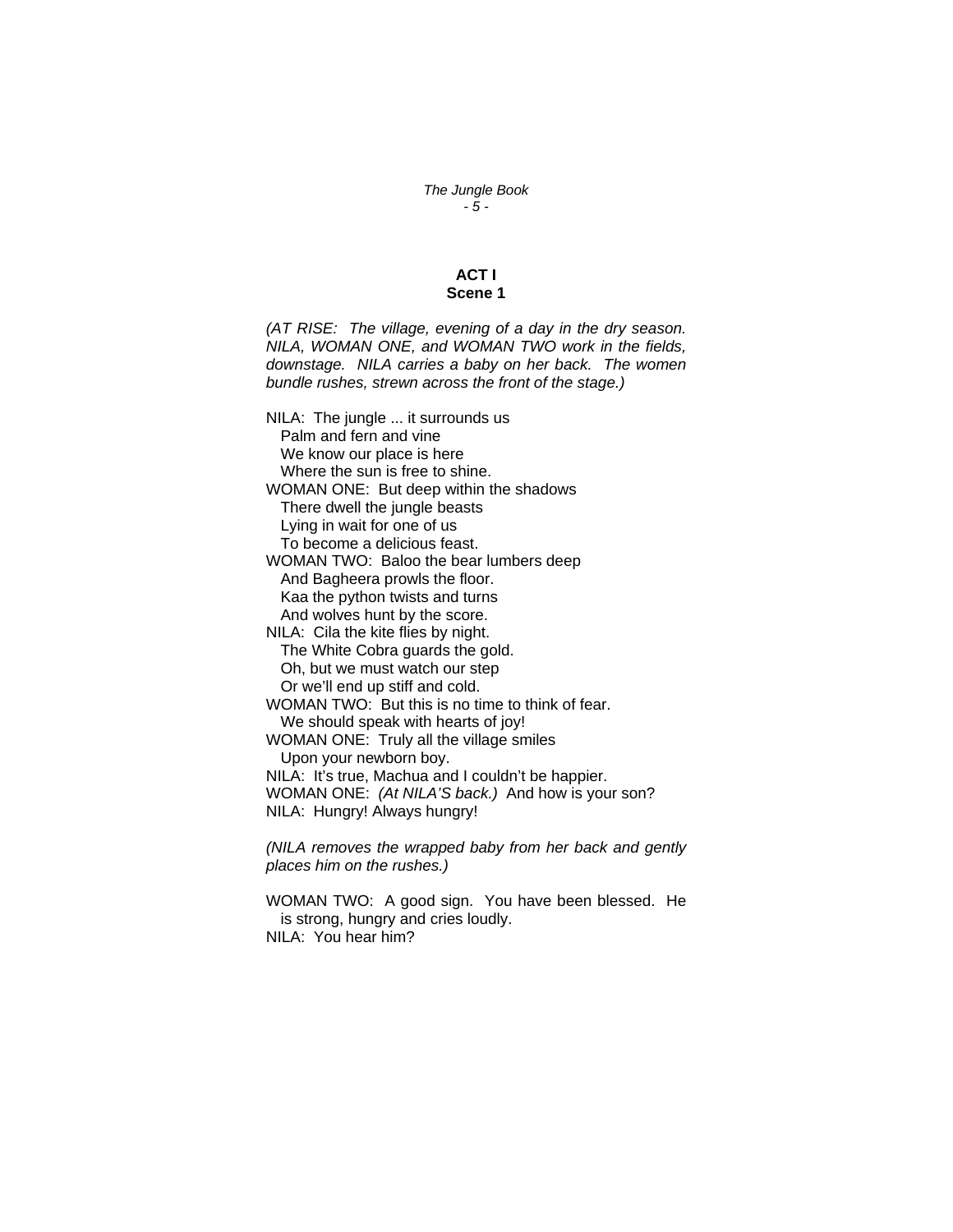#### *The Jungle Book - 6 -*

WOMAN ONE: The whole village hears him! At night. LATE at night. It's a wonder anyone can get up with the sun in the morning!

WOMAN TWO: Have you decided on a name for him?

*(MACHUA enters left to gather the bundles of rushes.)* 

MACHUA: How is my son?

NILA: What will you name him?

MACHUA: I don't know yet. A word that means the strength of a hundred elephants, the courage of a tiger, and the cunning of a jackal.

WOMAN TWO: One word? You might as well try to spin gold from those rushes!

*(GAVIAL, ADJUTANT, and MUGGER enter left. They look about the area.)* 

WOMAN ONE: It appears you have company, Machua. MACHUA: And who might I ask has honored us with a visit? GAVIAL: *(Ignoring MACHUA.)* Does it suit my lord? ADJUTANT: Oh, very nicely. This is the perfect spot.

NILA: What?

MUGGER: Can't you hear nothin', lady? He can see it's the perfect spot! You natives ought to clean out your ears.

GAVIAL: It's quite all right, Mugger. This woman will soon be the envy of all her neighbors.

MACHUA: And why will that be?

ADJUTANT: Oh, Gavial! There is a well somewhere, isn't there?

MACHUA: Why do you want to know?

MUGGER: There's a well, my lord! A fine well behind the house! I've checked it out.

ADJUTANT: And those trees there –

MUGGER: Peach trees. Biggest, sweetest fruit in the entire province!

ADJUTANT: Excellent! My wife so likes fresh fruit in the morning.